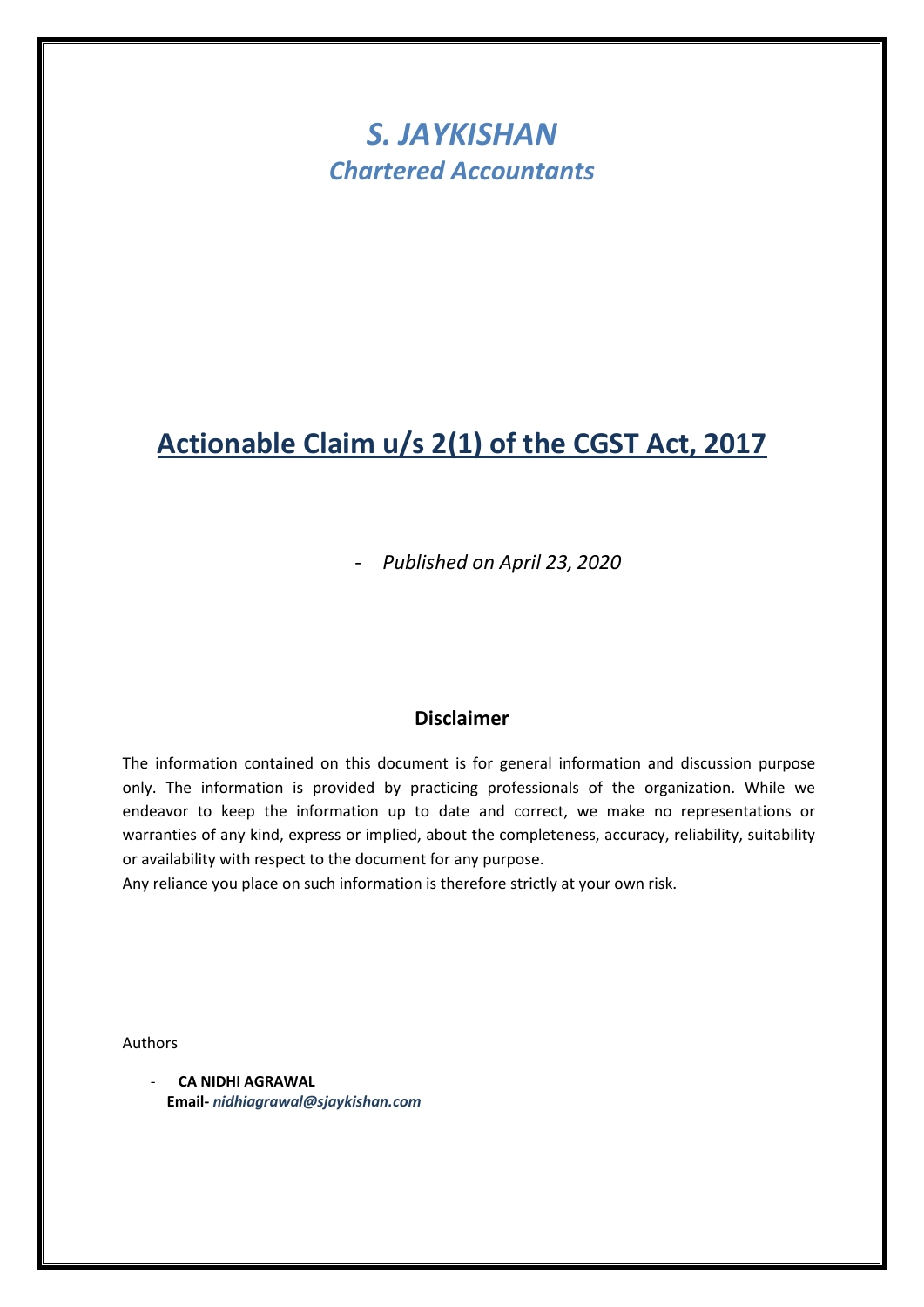## **Actionable Claim u/s 2(1) of the CGST Act, 2017**

#### **How is actionable claim defined under the GST Act?**

Reference has been drawn to the Transfer of Property Act, 1882. Section 2(1) of the CGST Act, 2017 defines actionable claim as:

*"actionable claim shall have the same meaning as assigned to it in section 3 of the Transfer of Property Act, 1882"*

#### **Section 3 of Transfer of Property Act, 1882**

Section 3 of the Transfer of Property Act (TPA) provides that:

*"actionable claim means a claim to any debt, other than a debt secured by mortgage of immovable property or by hypothecation or pledge of movable property, or to any beneficial interest in movable property not in the possession, either actual or constructive, of the claimant, which the civil courts recognize as affording grounds for relief, whether such debt or beneficial interest be existent, accruing, conditional or contingent"*

#### **To simplify we can say that according to Section 3 of the TPA**

- 1. Only unsecured debt is an actionable claim i.e. where the debt is given by one person to another without any security. Debt may further be an existing debt, accruing debt, conditional debt or a contingent debt.
- 2. Right of a person to take possession (claimant) of movable property from the other person is actionable claim of that person if the claimant has a beneficial interest in the movable property. It becomes important here to note that the claim must be of certain movable property and be in possession of the other person at the time of claim. Further, the claimant's beneficial right must be recognised by the courts.

**Examples of actionable claim:** Right to get back the purchase consideration when the sale is set aside, lottery tickets, dividend shares, insurance claims.

**Examples of not an actionable claim:** A decree of debt.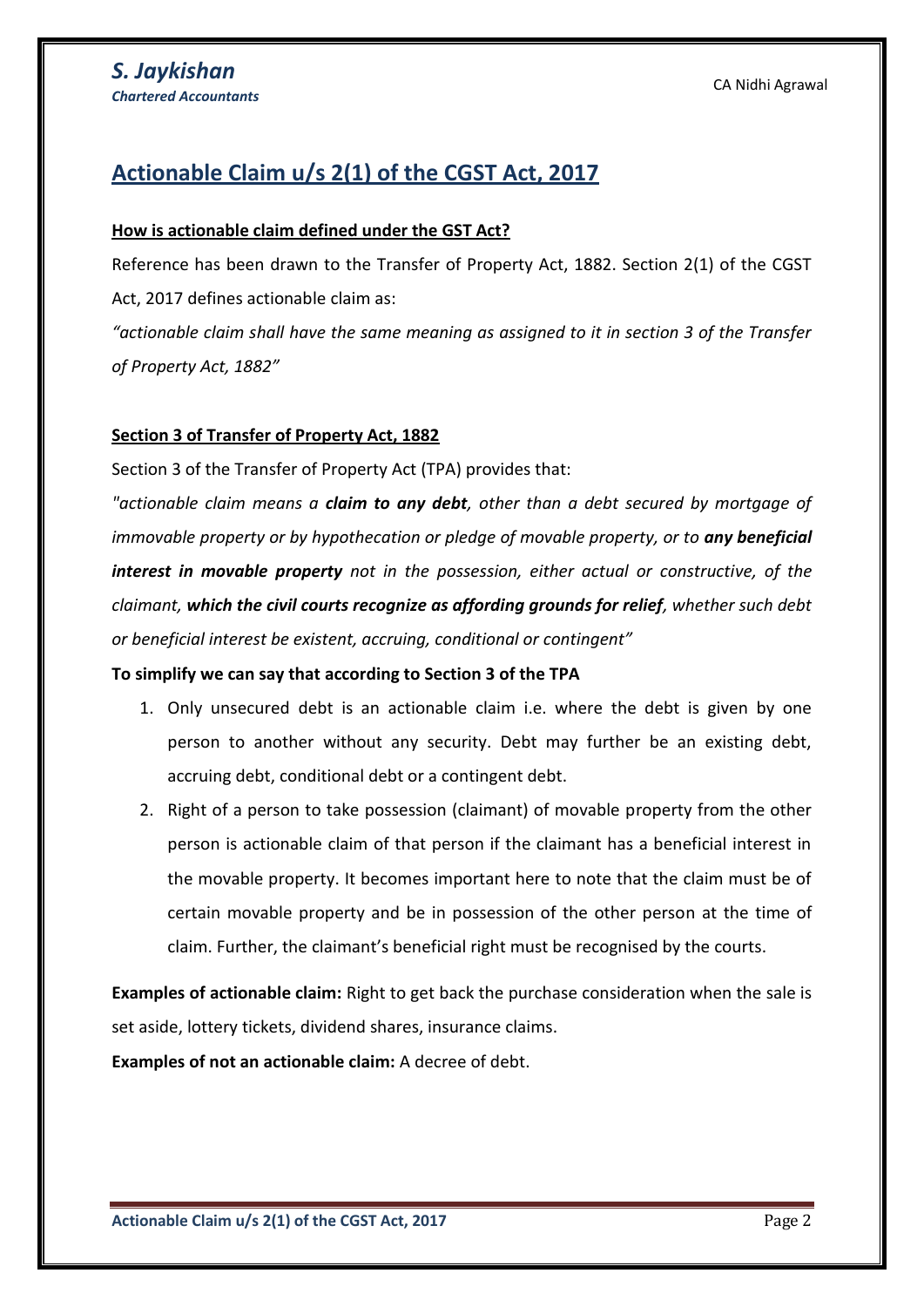#### **Whether actionable claim is a supply under GST?**

The Term 'Supply' has not been defined in the GST Law, however Section 7 of the CGST Act, 2017 provides the scope of supply to include all form of supply of goods and services. Further the section provides that Schedule III activities/transactions which shall be treated neither as a supply of goods nor a supply of services. According to item six (6) of the schedule actionable claims other than lottery, betting and gambling shall be treated neither as a supply of goods nor a supply of services.

#### **Whether actionable claim is a good or service?**

Supply of 'Goods' has been defined under section 2(52) of the CGST Act, 2017 as follows:

*"goods means every kind of movable property other than money and securities but includes actionable claim, growing crops, grass and things attached to or forming part of the land which are agreed to be severed before supply or under a contract of supply."*

Therefore, it can be drawn that actionable claim relating to lottery, betting and gambling alone shall be regarded as goods and all other actionable claims shall not be treated as supplies.

#### **Time of Supply**

Time of supply for goods is the earlier of the following:

- 1. The date of issue of invoice by the Supplier; or
- 2. The last date on which the taxpayer should issue the invoice with respect to the supply; or
- 3. The date on which the Supplier receives the payment with respect to the supply.

#### **Court Judgments and advance ruling**

*1. Lottery is an actionable claim*

H. Anraj v. Govt. of Tamil Nadu

Sunrise Associates v. Govt. of NCT

Teesta Distributors & Ors vs Union of India & Ors on 10 October, 2018 [High Court of Calcutta]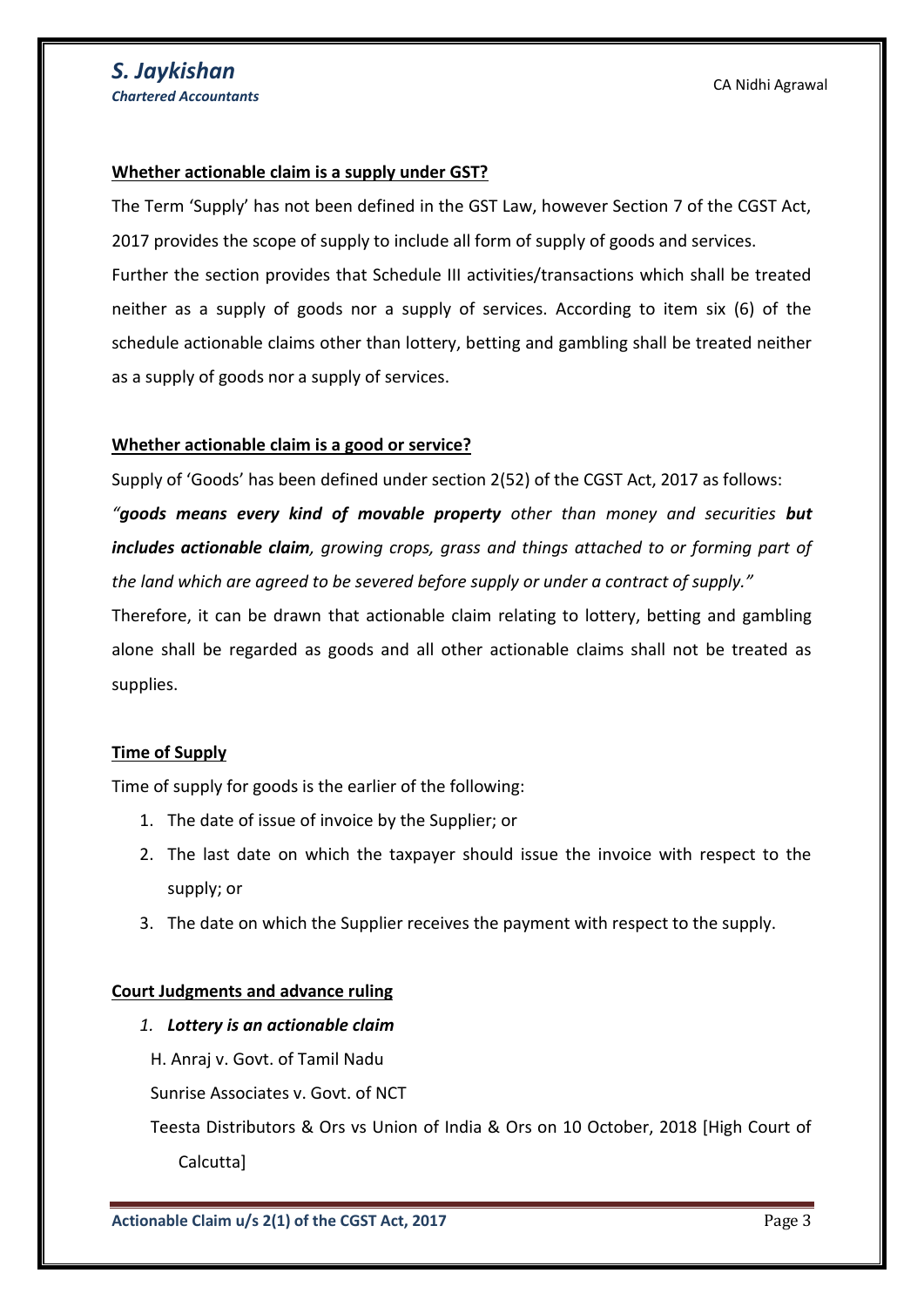- 2. *Gurdeep Sing Sanchar v. Union of India [High Court of Bombay]* **-** Fantasy sports gaming is not gambling. GST will be applicable on pooled amounts.
- 3. *Loyalty Solutions and Research Private Limited (Haryana)* **[HAR/HAAR/R/2017- 18/4, dated 11.04.2018]** - If the customer does not or is not able to redeem the rewards points, within their validity period of 36 months from the date of issue and the reward points are forfeited by the applicant then the amount of issuance fee retained/forfeited by LSRPL, would amount to consideration for actionable claims and will be subject to GST.
- 4. *Venkatasamy Jagannathan (Tamil Nadu)* **[ORDER No.19 /AAR/2O19 DATED: 21.05.2019]** - The profit sharing agreement between the applicant and various shareholders of SHA is an actionable claim and not relating to lottery, betting and gambling and hence, is covered under schedule III of the GST Act as neither supply of goods nor supply of services.